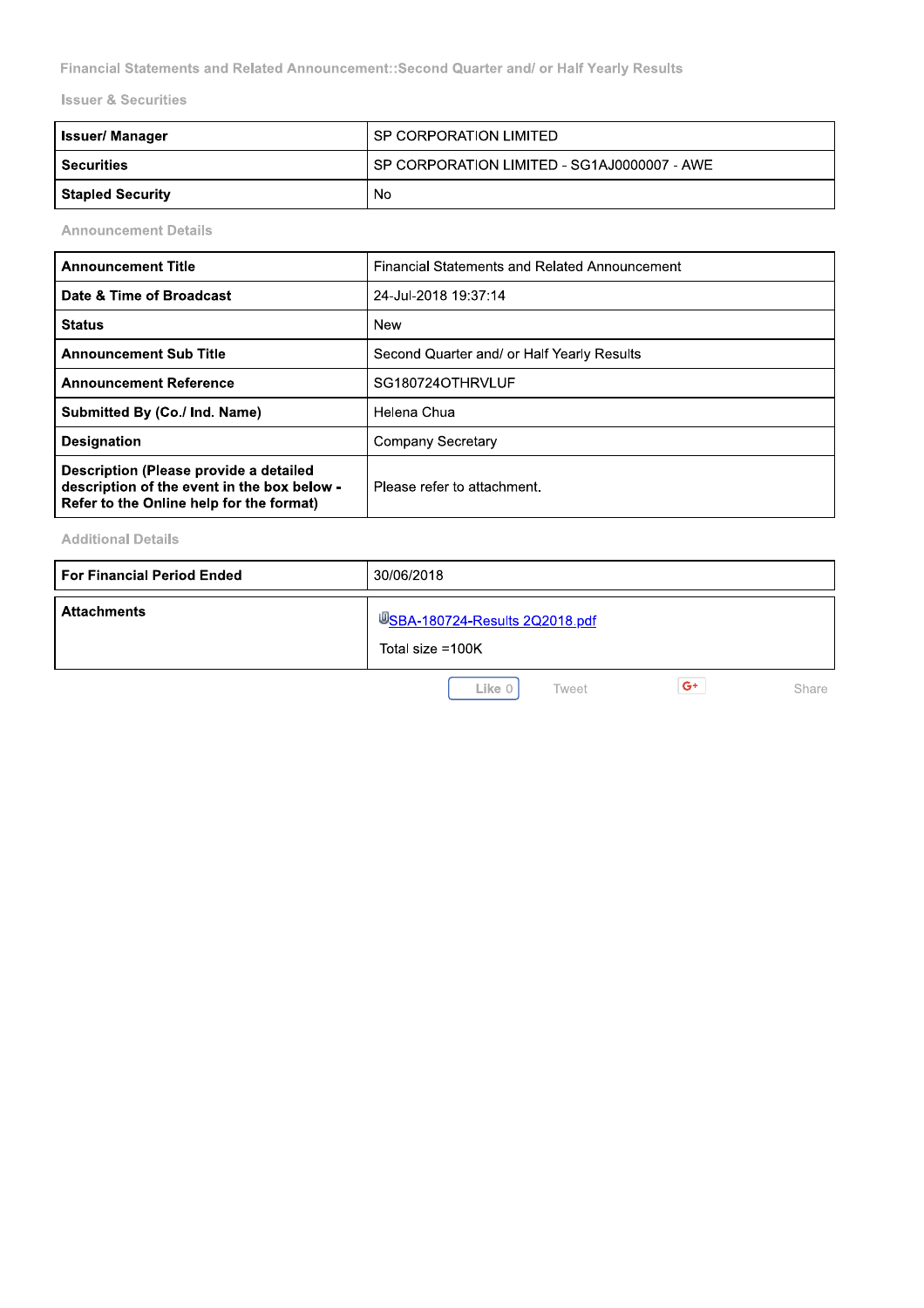

**SP CORPORATION LIMITED** 

**(Company Registration No. 195200115k)** 

### **UNAUDITED RESULTS FOR THE SECOND QUARTER ("2Q2018") AND HALF YEAR ("1H2018") ENDED 30 JUNE 2018**

**\_\_\_\_\_\_\_\_\_\_\_\_\_\_\_\_\_\_\_\_\_\_\_\_\_\_\_\_\_\_\_\_\_\_\_\_\_\_\_\_\_\_\_\_\_\_\_\_\_\_\_\_\_\_\_\_\_\_\_\_\_\_\_\_\_\_\_\_\_\_\_** 

**\_\_\_\_\_\_\_\_\_\_\_\_\_\_\_\_\_\_\_\_\_\_\_\_\_\_\_\_\_\_\_\_\_\_\_\_\_\_\_\_\_\_\_\_\_\_\_\_\_\_\_\_\_\_\_\_\_\_\_\_\_\_\_\_\_\_\_\_\_\_\_**

### **PART I - INFORMATION REQUIRED FOR ANNOUNCEMENTS OF QUARTERLY (Q1, Q2 & Q3), HALF-YEAR AND FULL YEAR RESULTS**

#### **1(a)(i) Consolidated Statement of Profit or Loss (for the group), together with a comparative statement for the corresponding period of the immediately preceding financial year**

|                                                                                  |             |           | Group                 |            | Group                    |                   |            |  |  |  |
|----------------------------------------------------------------------------------|-------------|-----------|-----------------------|------------|--------------------------|-------------------|------------|--|--|--|
|                                                                                  |             |           | <b>Second Quarter</b> |            |                          | <b>First Half</b> |            |  |  |  |
|                                                                                  |             | 30.06.18  | 30.06.17              | $+ / (-)$  | 30.06.18                 | 30.06.17          | $+ / (-)$  |  |  |  |
|                                                                                  | <b>Note</b> | \$'000    | \$'000                | %          | \$'000                   | \$'000            | $\%$       |  |  |  |
| <b>Continuing Operations</b>                                                     |             |           |                       |            |                          |                   |            |  |  |  |
| Revenue                                                                          | a           | 36,023    | 32,281                | 12         | 64,610                   | 53,966            | 20         |  |  |  |
| Cost of sales                                                                    |             | (35, 185) | (31,700)              | 11         | (63, 182)                | (52, 903)         | 19         |  |  |  |
| <b>Gross profit</b>                                                              | a           | 838       | 581                   | 44         | 1,428                    | 1,063             | 34         |  |  |  |
| Other operating income                                                           | b           | 10        | 81                    | (88)       | 10                       | 134               | (93)       |  |  |  |
| Distribution costs                                                               |             |           | (23)                  | n.m        |                          | (43)              | n.m        |  |  |  |
| Administrative expenses                                                          | c           | (633)     | $(740)$ *             | (14)       | (1, 299)                 | $(1,440)$ *       | (10)       |  |  |  |
| Other operating expenses                                                         | d           | 18        | (39)                  | n.m        | (25)                     | (282)             | (91)       |  |  |  |
| Interest income                                                                  |             | 325       | 322                   | 1          | 577                      | 650               | (11)       |  |  |  |
| Interest expense                                                                 |             | ×,        | (1)                   | n.m        | $\overline{\phantom{a}}$ | (1)               | n.m        |  |  |  |
| Profit before tax                                                                |             | 558       | 181                   | 208        | 691                      | 81                | 753        |  |  |  |
| Income tax expense<br>Profit for the financial period from continuing            | е           | (67)      | $(21)$ *              | 219        | (108)                    | $(1)$ *           | 10,700     |  |  |  |
| operations                                                                       |             | 491       | 160                   | 207        | 583                      | 80                | 629        |  |  |  |
| <b>Discontinued Operation</b><br>Loss for the financial period from discontinued |             |           |                       |            |                          |                   |            |  |  |  |
| operation                                                                        | f           |           | $(235)$ *             | n.m        |                          | $(472)$ *         | n.m        |  |  |  |
| Profit (Loss) for the financial period                                           |             | 491       | (75)                  | n.m        | 583                      | (392)             | n.m        |  |  |  |
| Profit (Loss) attributable to owners of the Company                              |             |           |                       |            |                          |                   |            |  |  |  |
| - Continuing operations<br>- Discontinued operation                              |             | 491       | 160<br>$(235)$ *      | 207<br>n.m | 583                      | 80<br>$(472)$ *   | 629<br>n.m |  |  |  |
|                                                                                  |             | 491       | (75)                  | n.m        | 583                      | (392)             | n.m        |  |  |  |
|                                                                                  |             |           |                       |            |                          |                   |            |  |  |  |

*For comparison purpose, relevant 2Q2017 and 1H2017 figures of the Tyre Distribution Unit were excluded from the presentation under the "Continuing Operations" but included under the "Discontinued Operation". The Tyre Distribution Unit was discontinued in December 2017.* 

*\* Certain set of figures have been reclassified for presentation purposes.* 

*n.m: Not meaningful*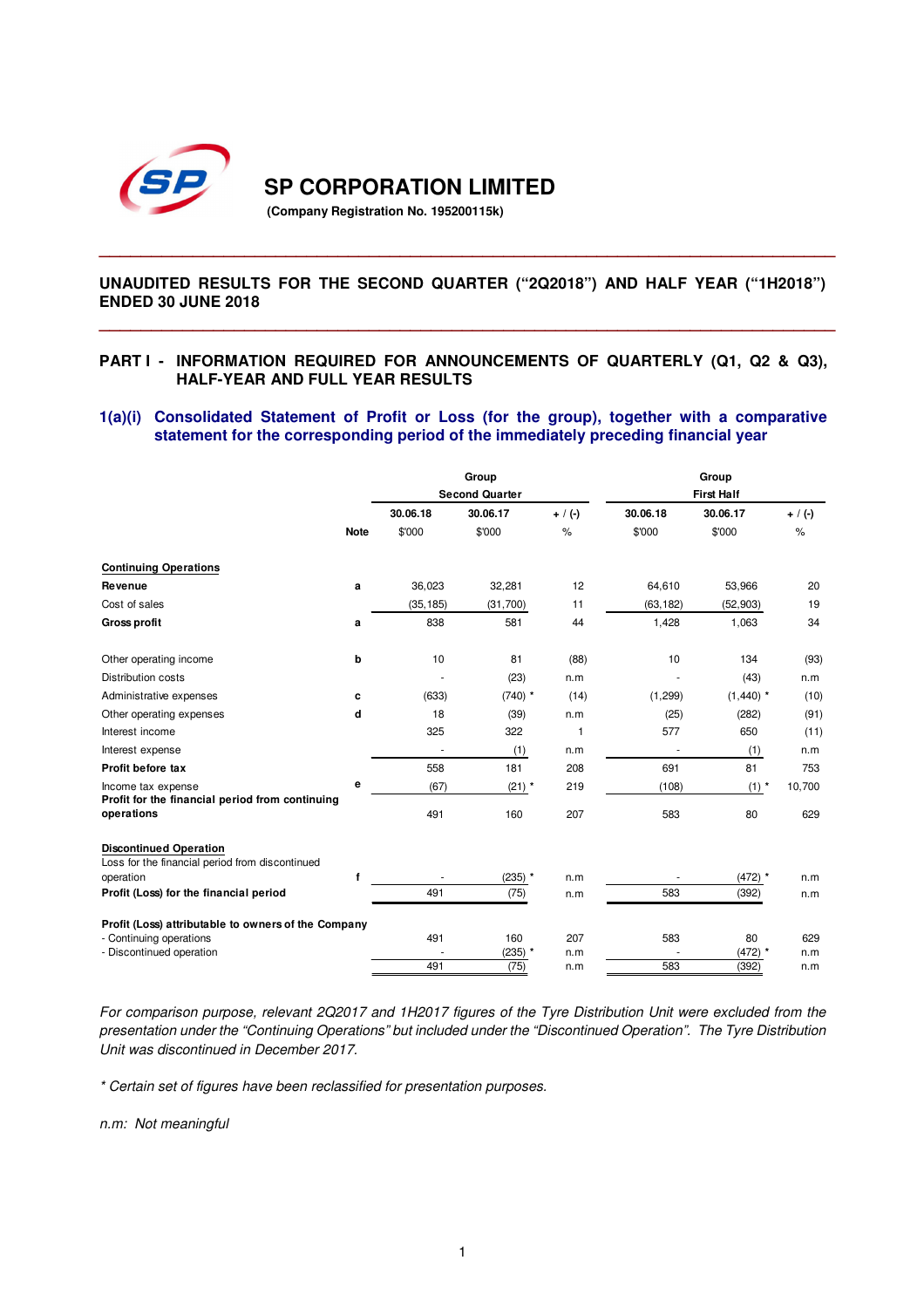### **1(a)(ii) Consolidated Statement of Profit or Loss and Other Comprehensive Income (for the group), together with a comparative statement for the corresponding period of the immediately preceding financial year**

\_\_\_\_\_\_\_\_\_\_\_\_\_\_\_\_\_\_\_\_\_\_\_\_\_\_\_\_\_\_\_\_\_\_\_\_\_\_\_\_\_\_\_\_\_\_\_\_\_\_\_\_\_\_\_\_\_\_\_\_\_\_\_\_\_\_\_\_\_\_\_\_\_\_\_\_\_\_

|                                                                                                              |             | Group<br><b>Second Quarter</b> |                    |                   | Group<br><b>First Half</b> |                    |                   |
|--------------------------------------------------------------------------------------------------------------|-------------|--------------------------------|--------------------|-------------------|----------------------------|--------------------|-------------------|
|                                                                                                              | <b>Note</b> | 30.06.18<br>\$'000             | 30.06.17<br>\$'000 | $+ / (-)$<br>$\%$ | 30.06.18<br>\$'000         | 30.06.17<br>\$'000 | $+ / (-)$<br>$\%$ |
| Profit (Loss) for the financial period                                                                       |             |                                |                    |                   |                            |                    |                   |
| - Continuing operations                                                                                      |             | 491                            | 160                | 207               | 583                        | 80                 | 629               |
| - Discontinued operation                                                                                     |             |                                | (235)              | n.m               | ۰                          | (472)              | n.m               |
|                                                                                                              |             | 491                            | (75)               | n.m               | 583                        | (392)              | n.m               |
| Other comprehensive income (loss) after tax:<br>Item that may be reclassified subsequently to profit or loss |             |                                |                    |                   |                            |                    |                   |
| Exchange differences on translation of foreign operations                                                    | g           | 1,410                          | (261)              | n.m               | 486                        | (1, 362)           | n.m               |
| Total comprehensive income (loss) for the financial period                                                   |             | 1,901                          | (336)              | n.m               | 069. ا                     | (1,754)            | n.m               |
| Total comprehensive income (loss) for the financial period                                                   |             |                                |                    |                   |                            |                    |                   |
| attributable to owners of the Company                                                                        |             | 1,901                          | (336)              | n.m               | 1,069                      | (1,754)            | n.m               |

### **1(a)(iii) Profit for the financial period of the Group is arrived at after (charging) / crediting the following:**

|                                                                              |                    | Continuina<br><b>Operations</b><br><b>Second Quarter</b> | Discontinued<br>Operation<br><b>Second Quarter</b> |                    | Group<br>Total<br><b>Second Quarter</b> |                    | Continuina<br><b>Operations</b><br><b>First Half</b> |                    | Discontinued<br>Operation<br><b>First Half</b> |                    | Group<br>Total<br><b>First Half</b> |                    |
|------------------------------------------------------------------------------|--------------------|----------------------------------------------------------|----------------------------------------------------|--------------------|-----------------------------------------|--------------------|------------------------------------------------------|--------------------|------------------------------------------------|--------------------|-------------------------------------|--------------------|
|                                                                              | 30.06.18<br>\$'000 | 30.06.17<br>\$'000                                       | 30.06.18<br>\$'000                                 | 30.06.17<br>\$'000 | 30.06.18<br>\$'000                      | 30.06.17<br>\$'000 | 30.06.18<br>\$'000                                   | 30.06.17<br>\$'000 | 30.06.18<br>\$'000                             | 30.06.17<br>\$'000 | 30.06.18<br>\$'000                  | 30.06.17<br>\$'000 |
| Depreciation of plant and equipment                                          | (10)               | (8)                                                      | $\overline{\phantom{a}}$                           | (20)               | (10)                                    | (28)               | (17)                                                 | (16)               | $\overline{\phantom{a}}$                       | (38)               | (17)                                | (54)               |
| Foreign currency exchange gain (loss)                                        | 18                 | (34)                                                     | $\overline{\phantom{a}}$                           | (8)                | 18                                      | (42)               | (25)                                                 | (285)              |                                                |                    | (25)                                | (285)              |
| Allowance for inventory obsolescence<br>(Under) Over provision of income tax |                    | $\overline{\phantom{a}}$                                 | $\overline{\phantom{a}}$                           | (16)               | $\sim$                                  | (16)               | $\overline{\phantom{a}}$                             |                    | $\overline{\phantom{a}}$                       | (16)               | $\overline{\phantom{a}}$            | (16)               |
| in respect of prior financial years                                          | (2)                |                                                          | $\overline{\phantom{a}}$                           |                    | (2)                                     | $\mathbf{2}$       | (2)                                                  | 57                 |                                                |                    | (2)                                 | 57                 |

### **Notes: (a) to (e) relate solely to Continuing Operations:**

- a. Revenue for 2Q2018 of \$36.0 million was 12% higher than the corresponding quarter a year ago. All revenue of the current periods was from commodities trading. The higher gross profit margin reflected improved margin from coal trading.
- b. 2Q2017's other operating income was higher mainly due to handling fees relating to coal shipments.
- c. The decrease in administrative expenses in 2Q2018 reflected lower manpower costs, professional fees and other operating expenses.
- d. There was lower foreign currency exchange loss in 1H2018 as compared to 1H2017 as the US dollar depreciated much less against Singapore dollar during the period. However, in 2Q2018, US dollar appreciated against Singapore dollar.
- e. There was higher income tax expense in 2Q2018 as compared to 2Q2017 because there was no group relief from the Tyre Distribution Unit.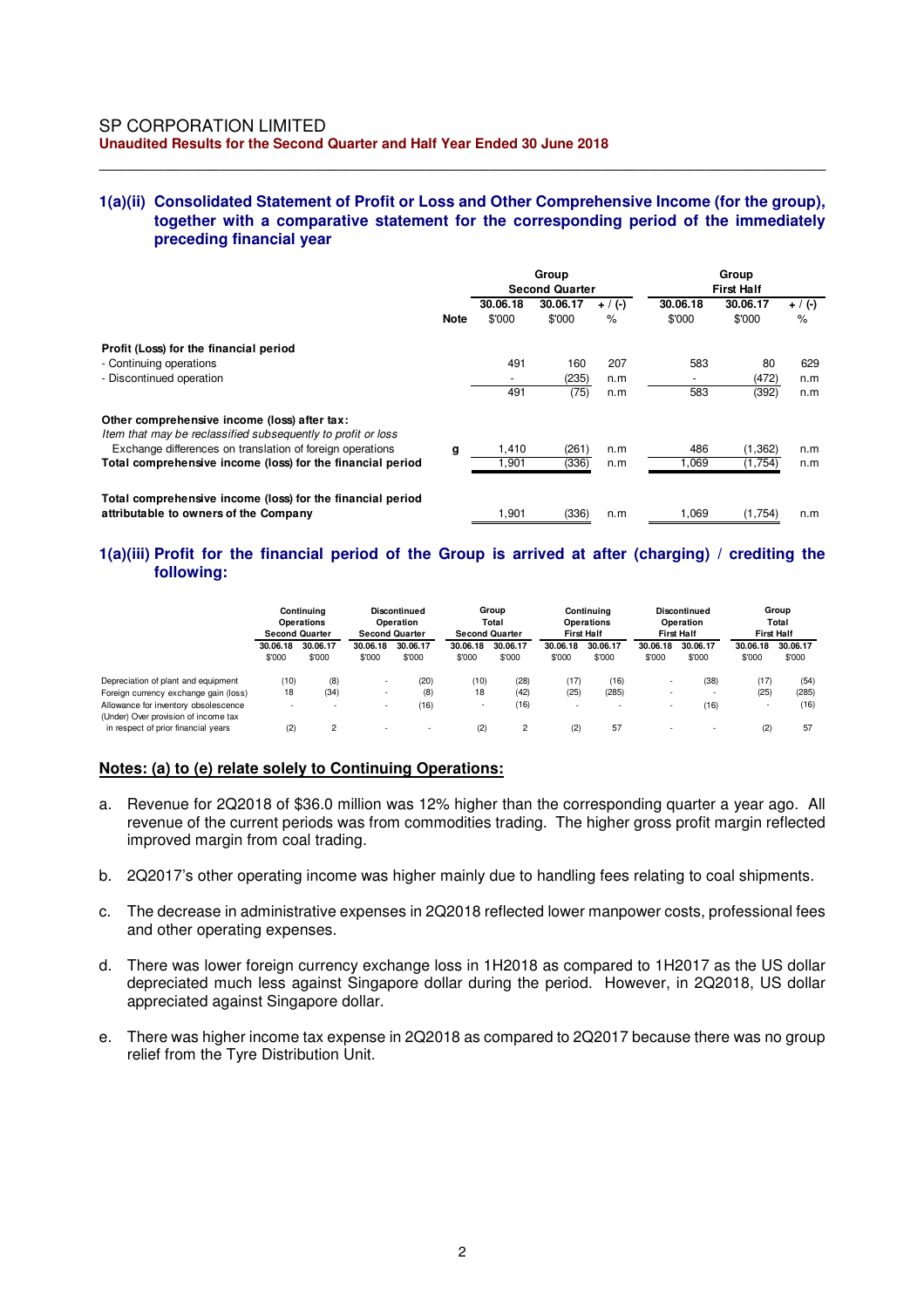#### SP CORPORATION LIMITED **Unaudited Results for the Second Quarter and Half Year Ended 30 June 2018**

f. Discontinued Operation refers to the tyre distribution business. Its performance in 2Q2017 and 1H2017 is presented as follows:

\_\_\_\_\_\_\_\_\_\_\_\_\_\_\_\_\_\_\_\_\_\_\_\_\_\_\_\_\_\_\_\_\_\_\_\_\_\_\_\_\_\_\_\_\_\_\_\_\_\_\_\_\_\_\_\_\_\_\_\_\_\_\_\_\_\_\_\_\_\_\_\_\_\_\_\_\_\_

|                                         | Group                 | Group             |
|-----------------------------------------|-----------------------|-------------------|
|                                         | <b>Second Quarter</b> | <b>First Half</b> |
|                                         | 30.06.17              | 30.06.17          |
|                                         | \$'000                | \$'000            |
|                                         |                       |                   |
| Revenue                                 | 2,921                 | 4,887             |
| Cost of sales                           | (2, 516)              | (4, 153)          |
| <b>Gross profit</b>                     | 405                   | 734               |
| Other operating income                  | (6)                   | 7                 |
| Distribution costs                      | (528)                 | (1,032)           |
| Administrative expenses                 | (84)                  | (156)             |
| Other operating expenses                | (19)                  | (19)              |
| Loss before tax                         | (232)                 | (466)             |
| Income tax expense                      | (3)                   | (6)               |
| Loss after tax for the financial period | (235)                 | (472)             |

g. The translation gain in the current periods was due to the appreciation of US dollar against Singapore dollar upon consolidation of subsidiaries whose functional currency is US dollar. However, in the corresponding periods last year, it was the reverse.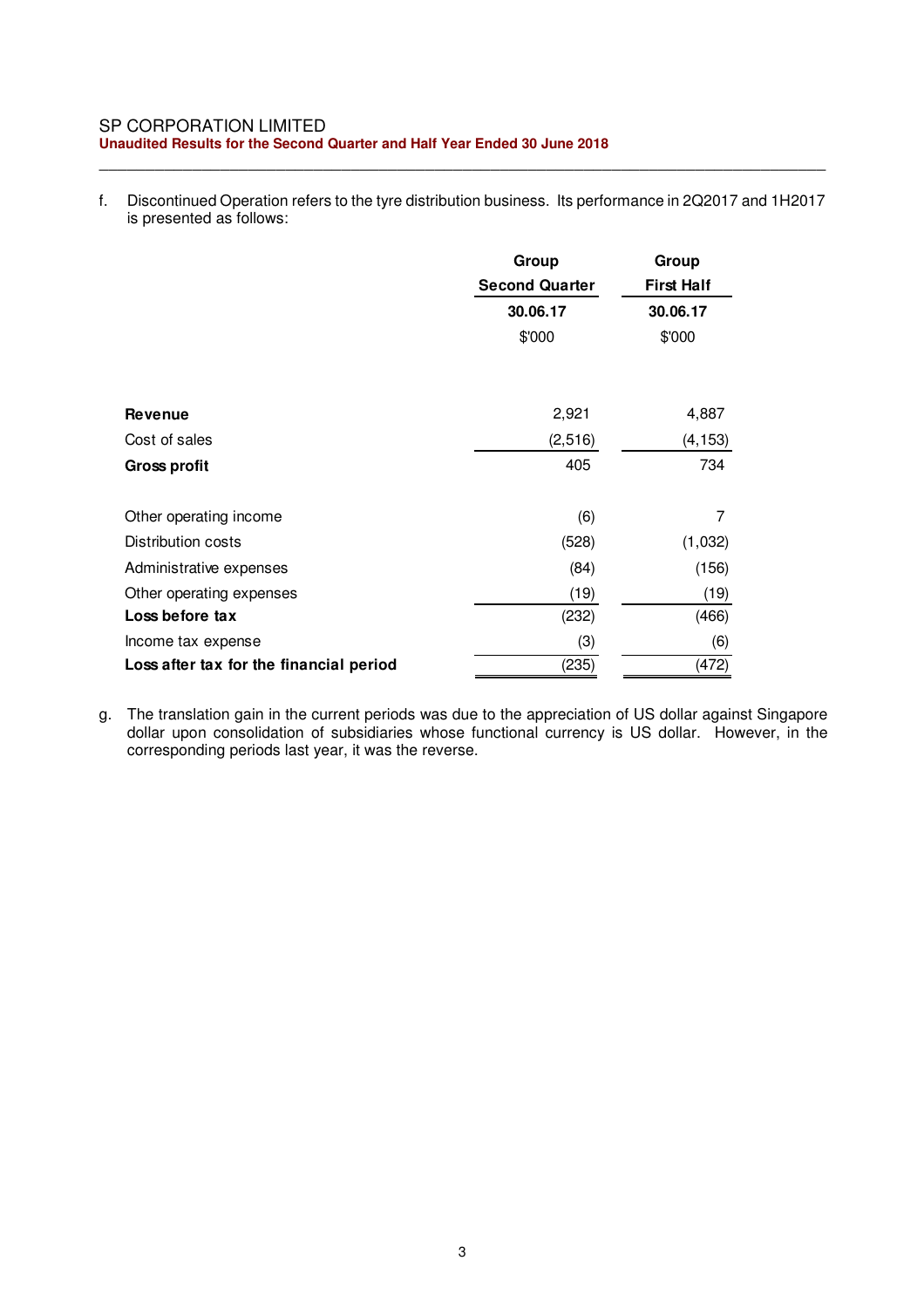### **1(b)(i) Statements of Financial Position (for the issuer and group), together with a comparative statement as at the end of the immediately preceding financial year**

\_\_\_\_\_\_\_\_\_\_\_\_\_\_\_\_\_\_\_\_\_\_\_\_\_\_\_\_\_\_\_\_\_\_\_\_\_\_\_\_\_\_\_\_\_\_\_\_\_\_\_\_\_\_\_\_\_\_\_\_\_\_\_\_\_\_\_\_\_\_\_\_\_\_\_\_\_\_

|                                     |                    | Group              |                    | Company            |                    |  |
|-------------------------------------|--------------------|--------------------|--------------------|--------------------|--------------------|--|
|                                     | <b>Note</b>        | 30.06.18<br>\$'000 | 31.12.17<br>\$'000 | 30.06.18<br>\$'000 | 31.12.17<br>\$'000 |  |
| <b>ASSETS</b>                       |                    |                    |                    |                    |                    |  |
| Non-current assets                  |                    |                    |                    |                    |                    |  |
| Plant and equipment                 |                    | 204                | 172                | 150                | 161                |  |
| Investments in subsidiaries         |                    |                    |                    | 30,477             | 30,343             |  |
| Total non-current assets            |                    | 204                | 172                | 30,627             | 30,504             |  |
| <b>Current assets</b>               |                    |                    |                    |                    |                    |  |
| Trade and other receivables         | h                  | 42,671             | 44,039             | 6,712              | 6,701              |  |
| Tax recoverable                     |                    | 127                | 118                | 69                 | 69                 |  |
| Cash and bank balances              | $\pmb{\mathsf{k}}$ | 26,952             | 22,684             | 1,767              | 1,739              |  |
| Total current assets                |                    | 69,750             | 66,841             | 8,548              | 8,509              |  |
| <b>Total assets</b>                 |                    | 69,954             | 67,013             | 39,175             | 39,013             |  |
| <b>EQUITY AND LIABILITIES</b>       |                    |                    |                    |                    |                    |  |
| <b>Equity</b>                       |                    |                    |                    |                    |                    |  |
| Share capital                       |                    | 58,366             | 58,366             | 58,366             | 58,366             |  |
| <b>Translation account</b>          | g                  | (511)              | (997)              |                    |                    |  |
| <b>Accumulated losses</b>           |                    | (5,980)            | (6, 563)           | (20, 119)          | (20, 486)          |  |
| Total equity                        |                    | 51,875             | 50,806             | 38,247             | 37,880             |  |
| <b>Non-current liability</b>        |                    |                    |                    |                    |                    |  |
| Deferred tax                        |                    | 83                 | 38                 | 1                  | 1                  |  |
| <b>Current liabilities</b>          |                    |                    |                    |                    |                    |  |
| Trade and other payables            | Î.                 | 17,941             | 16,150             | 891                | 1,113              |  |
| Income tax payable                  |                    | 55                 | 19                 | 36                 | 19                 |  |
| <b>Total current liabilities</b>    |                    | 17,996             | 16,169             | 927                | 1,132              |  |
| <b>Total equity and liabilities</b> |                    | 69,954             | 67,013             | 39,175             | 39,013             |  |

### **Note:**

- h. The decrease in trade and other receivables of the Group was largely due to the timing in collection from customers.
- i. The increase in trade and other payables of the Group was mainly due to the timing of lumpy payments to suppliers for rubber and coal tradings.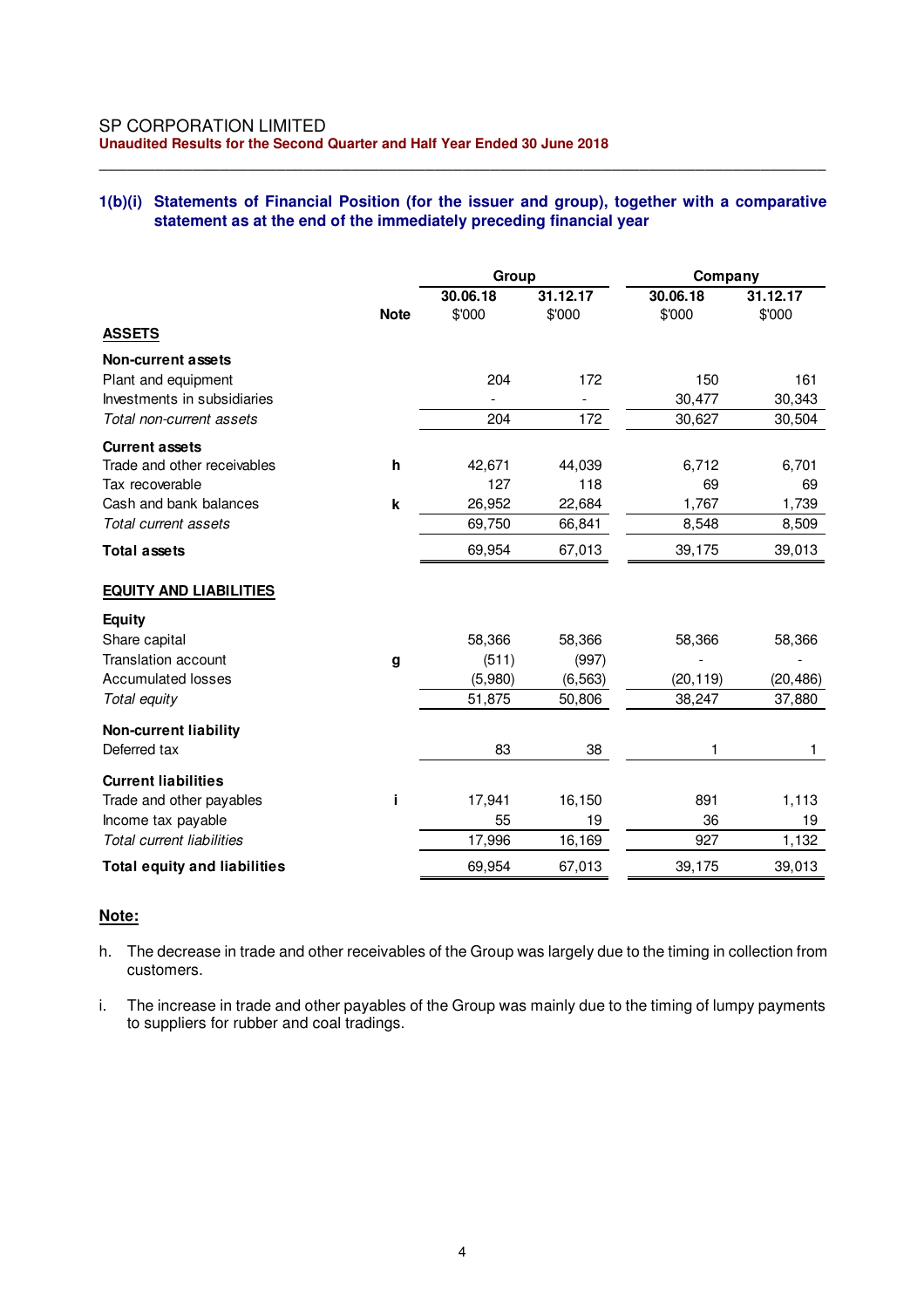### **1(b)(ii) Aggregate amount of group's borrowings and debt securities**

#### **Amount repayable in one year or less, or on demand**

|                | As at 30,06,18 | As at 31.12.17 |                          |  |  |
|----------------|----------------|----------------|--------------------------|--|--|
| <b>Secured</b> | Unsecured      | <b>Secured</b> | <b>Unsecured</b>         |  |  |
| \$'000         | \$'000         | \$'000         | \$'000                   |  |  |
| -              | -              | ۰              | $\overline{\phantom{0}}$ |  |  |

\_\_\_\_\_\_\_\_\_\_\_\_\_\_\_\_\_\_\_\_\_\_\_\_\_\_\_\_\_\_\_\_\_\_\_\_\_\_\_\_\_\_\_\_\_\_\_\_\_\_\_\_\_\_\_\_\_\_\_\_\_\_\_\_\_\_\_\_\_\_\_\_\_\_\_\_\_\_

#### **Details of any collateral**

None.

### **1(c) A statement of cash flows (for the group), together with a comparative statement for the corresponding period of the immediately preceding financial year**

|                                                                                       |             | Group                 |          | Group             |          |  |
|---------------------------------------------------------------------------------------|-------------|-----------------------|----------|-------------------|----------|--|
|                                                                                       |             | <b>Second Quarter</b> |          | <b>First Half</b> |          |  |
|                                                                                       |             | 30.06.18              | 30.06.17 | 30.06.18          | 30.06.17 |  |
|                                                                                       | <b>Note</b> | \$'000                | \$'000   | \$'000            | \$'000   |  |
| <b>Operating activities</b>                                                           |             |                       |          |                   |          |  |
| Profit (Loss) before tax                                                              |             |                       |          |                   |          |  |
| from continuing operations and discontinued operation                                 |             | 558                   | (51)     | 691               | (385)    |  |
| Adjustments for:                                                                      |             |                       |          |                   |          |  |
| Depreciation of plant and equipment                                                   |             | 10                    | 28       | 17                | 54       |  |
| Allowance for inventory obsolescence                                                  |             |                       | 16       |                   | 16       |  |
| Interest expense                                                                      |             |                       |          |                   | 1        |  |
| Interest income                                                                       |             | (325)                 | (322)    | (577)             | (650)    |  |
| Fair value loss on forward contracts, unrealised                                      |             | 178                   | 54       | 147               | 41       |  |
| Operating cash flows before movements in working capital                              |             | 421                   | (274)    | 278               | (923)    |  |
| Inventories                                                                           |             |                       | (112)    |                   | (376)    |  |
| Trade and other receivables                                                           |             | (6,055)               | 6,005    | 2,110             | 1,552    |  |
| Restricted bank balances                                                              |             | (634)                 | (615)    | 85                | 1,173    |  |
| Trade and other payables                                                              |             | 8,301                 | 4,072    | 1,335             | (5, 722) |  |
| Cash generated from (used in) operations                                              |             | 2,033                 | 9,076    | 3,808             | (4, 296) |  |
| Interest paid                                                                         |             |                       | (1)      |                   | (1)      |  |
| Interest received                                                                     |             | 193                   | 227      | 287               | 411      |  |
| Income tax paid, net                                                                  |             | (16)                  | (60)     | (28)              | (223)    |  |
| Net cash from (used in) operating activities                                          |             | 2,210                 | 9,242    | 4,067             | (4, 109) |  |
| Investing activity                                                                    |             |                       |          |                   |          |  |
| Payments for acquisition of plant and equipment                                       |             | (39)                  | (53)     | (39)              | (69)     |  |
| Net cash used in investing activity                                                   |             | (39)                  | (53)     | (39)              | (69)     |  |
|                                                                                       |             |                       |          | 4.028             |          |  |
| Net increase (decrease) in cash and cash equivalents                                  |             | 2,171                 | 9,189    |                   | (4, 178) |  |
| Cash and cash equivalents at the beginning of financial period                        |             | 22,210                | 8,229    | 20,837            | 22,146   |  |
| Effects of exchange rate changes on the balance of cash held in<br>foreign currencies |             | 809                   | (295)    | 325               | (845)    |  |
| Cash and cash equivalents at the end of financial period                              | k           | 25,190                | 17,123   | 25,190            | 17,123   |  |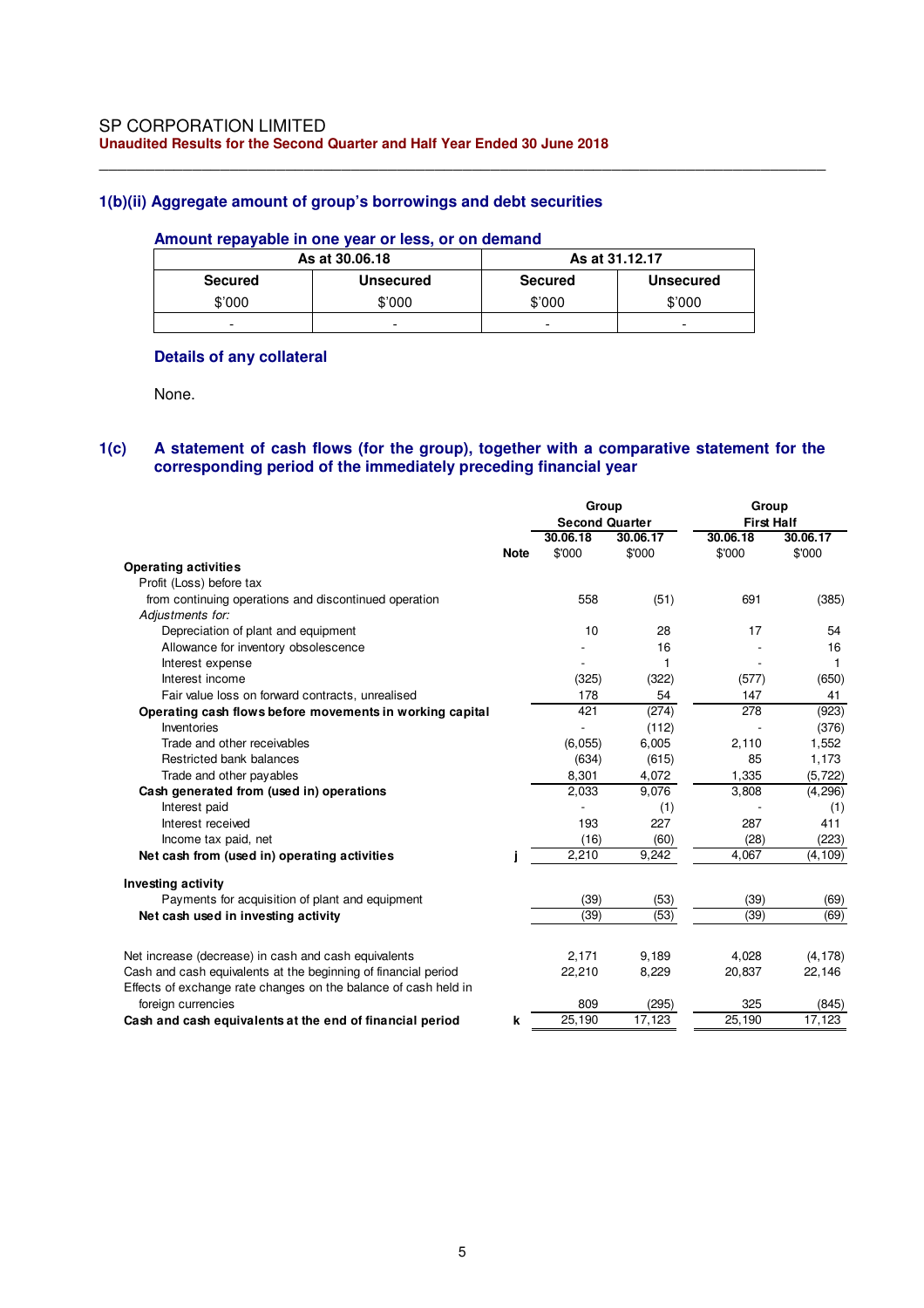### **Note:**

j. Net cash from operating activities during 2Q2018 was largely attributable to timing of lumpy payments to suppliers, partially offset by accelerated collections from customers.

\_\_\_\_\_\_\_\_\_\_\_\_\_\_\_\_\_\_\_\_\_\_\_\_\_\_\_\_\_\_\_\_\_\_\_\_\_\_\_\_\_\_\_\_\_\_\_\_\_\_\_\_\_\_\_\_\_\_\_\_\_\_\_\_\_\_\_\_\_\_\_\_\_\_\_\_\_\_

k. Cash and cash equivalents as at 30 June 2018 excluded a sum of \$1,762,000 (31 March 2018: \$1,128,000; 31 December 2017: \$1,847,000; 30 June 2017: \$1,507,000) which had been pledged to banks as collateral for trade and credit facilities provided to a subsidiary.

#### **1(d)(i) A statement (for the issuer and group) showing either (i) all changes in equity or (ii) changes in equity other than those arising from capitalisation issues and distributions to shareholders, together with a comparative statement for the corresponding period of the immediately preceding financial year**

|                                                                                        | Equity attributable to owners of the Company |                                                             |                                               |                           |  |  |
|----------------------------------------------------------------------------------------|----------------------------------------------|-------------------------------------------------------------|-----------------------------------------------|---------------------------|--|--|
|                                                                                        | <b>Share</b><br>Capital<br>\$'000            | <b>Translation</b><br>(Account)<br><b>Reserve</b><br>\$'000 | <b>Accumulated</b><br><b>Losses</b><br>\$'000 | Total<br>Equity<br>\$'000 |  |  |
| The Group                                                                              |                                              |                                                             |                                               |                           |  |  |
| At 1 January 2018<br>Total comprehensive loss for the financial period                 | 58,366                                       | (997)                                                       | (6, 563)                                      | 50,806                    |  |  |
| Profit for the financial period<br>Other comprehensive loss for the financial period   |                                              | (924)                                                       | 92                                            | 92<br>(924)               |  |  |
| At 31 March 2018<br>Total comprehensive income for the financial period                | 58,366                                       | (1, 921)                                                    | (6, 471)                                      | 49,974                    |  |  |
| Profit for the financial period<br>Other comprehensive income for the financial period |                                              | 1,410                                                       | 491                                           | 491<br>1,410              |  |  |
| At 30 June 2018                                                                        | 58,366                                       | (511)                                                       | (5,980)                                       | 51,875                    |  |  |
| At 1 January 2017<br>Total comprehensive loss for the financial period                 | 58,366                                       | 1,628                                                       | (7,010)                                       | 52,984                    |  |  |
| Loss for the financial period                                                          |                                              |                                                             | (317)                                         | (317)                     |  |  |
| Other comprehensive loss for the financial period<br><b>At 31 March 2017</b>           |                                              | (1, 101)                                                    |                                               | (1, 101)                  |  |  |
| Total comprehensive loss for the financial period<br>Loss for the financial period     | 58,366                                       | 527                                                         | (7, 327)<br>(75)                              | 51,566<br>(75)            |  |  |
| Other comprehensive loss for the financial period<br>At 30 June 2017                   | 58,366                                       | (261)<br>266                                                | (7, 402)                                      | (261)<br>51,230           |  |  |
| The Company                                                                            |                                              |                                                             |                                               |                           |  |  |
| At 1 January 2018<br>Total comprehensive income for the financial period               | 58,366                                       |                                                             | (20, 486)                                     | 37,880                    |  |  |
| Profit for the financial period                                                        |                                              |                                                             | 168                                           | 168                       |  |  |
| At 31 March 2018                                                                       | 58,366                                       |                                                             | (20, 318)                                     | 38,048                    |  |  |
| Total comprehensive income for the financial period<br>Profit for the financial period |                                              |                                                             | 199                                           | 199                       |  |  |
| At 30 June 2018                                                                        | 58.366                                       |                                                             | (20.119)                                      | 38.247                    |  |  |
| At 1 January 2017<br>Total comprehensive income for the financial period               | 58,366                                       |                                                             | (19, 173)                                     | 39,193                    |  |  |
| Profit for the financial period                                                        |                                              |                                                             | 183                                           | 183                       |  |  |
| <b>At 31 March 2017</b>                                                                | 58,366                                       |                                                             | (18,990)                                      | 39,376                    |  |  |
| Total comprehensive loss for the financial period<br>Loss for the financial period     |                                              |                                                             | (1,602)                                       | (1,602)                   |  |  |
| At 30 June 2017                                                                        | 58,366                                       |                                                             | (20, 592)                                     | 37,774                    |  |  |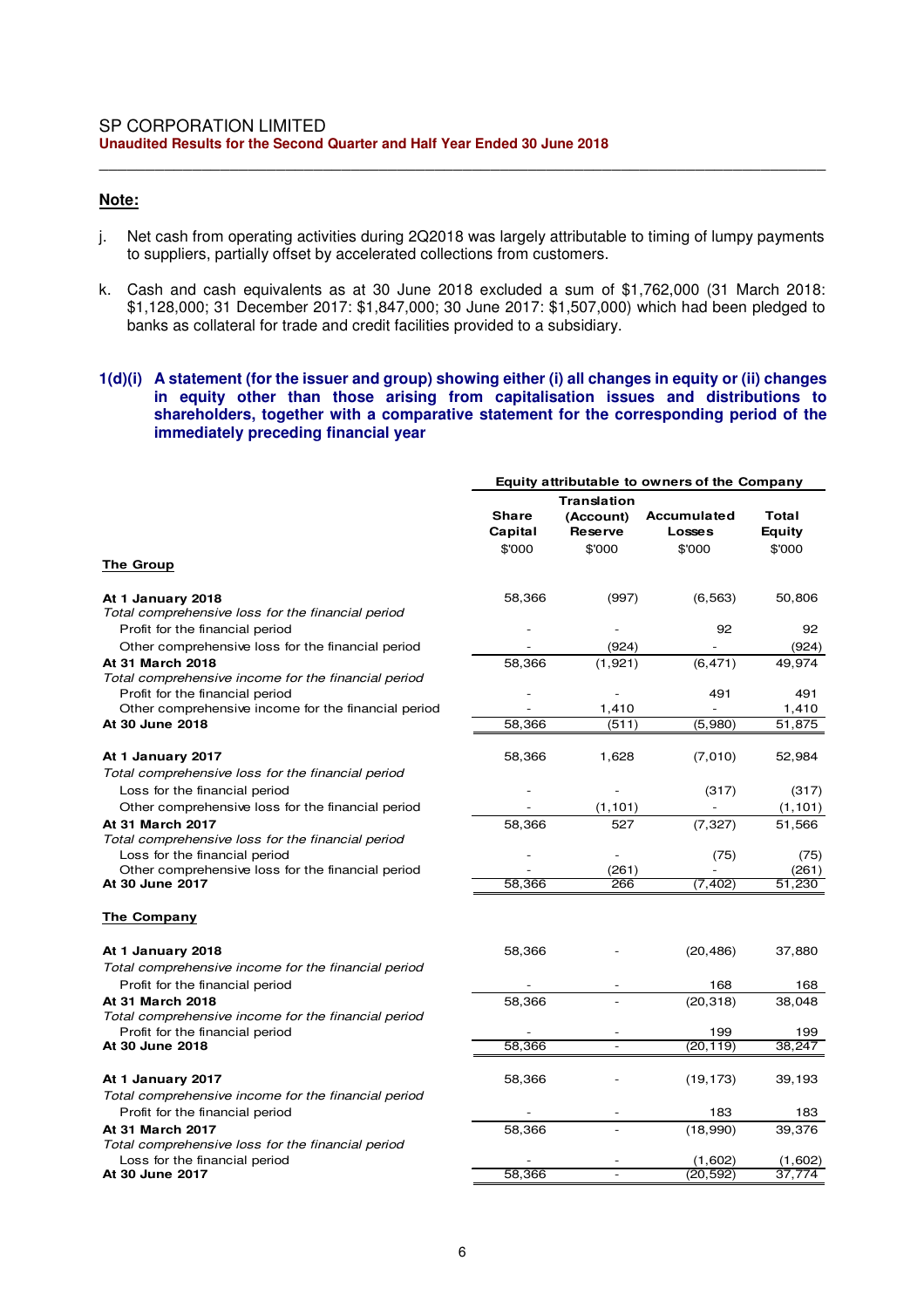**1(d)(ii) Details of any changes in the company's share capital arising from rights issue, bonus issue, share buy-backs, exercise of share options or warrants, conversion of other issues of equity securities, issue of shares or cash or as consideration for acquisition or for any other purpose since the end of the previous period reported on. State also the number of shares that may be issued on conversion of all the outstanding convertibles, as well as the number of shares held as treasury shares, if any, against the total number of issued shares excluding treasury shares of the issuer, as at the end of the current financial period reported on and as at the end of the corresponding period of the immediately preceding financial year.** 

\_\_\_\_\_\_\_\_\_\_\_\_\_\_\_\_\_\_\_\_\_\_\_\_\_\_\_\_\_\_\_\_\_\_\_\_\_\_\_\_\_\_\_\_\_\_\_\_\_\_\_\_\_\_\_\_\_\_\_\_\_\_\_\_\_\_\_\_\_\_\_\_\_\_\_\_\_\_

None.

**1(d)(iii) To show the total number of issued shares excluding treasury shares as at the end of the current financial period and as at the end of the immediately preceding financial year.** 

|                                            | <b>The Group</b> |               | <b>The Company</b> |               |  |
|--------------------------------------------|------------------|---------------|--------------------|---------------|--|
|                                            | 30.06.18         | 31.12.17      | 30.06.18           | 31.12.17      |  |
| Total number of<br>issued ordinary shares* | 35.10 million    | 35.10 million | 35.10 million      | 35.10 million |  |

\* There were no treasury shares at the end of the respective financial period / year.

**1(d)(iv) A statement showing all sales, transfers, disposal, cancellation and/or use of treasury shares as at the end of the current financial period reported on.** 

Not applicable.

**2. Whether the figures have been audited, or reviewed and in accordance with which standard (e.g. the Singapore Standard on Auditing 910 (Engagements to Review Financial Statements), or an equivalent standard.** 

The figures have neither been audited nor reviewed by the Company's auditors.

**3. Where the figures have been audited or reviewed, the auditors' report (including any qualifications or emphasis of matter)** 

Not applicable.

#### **4. Whether the same accounting policies and methods of computation as in the issuer's most recently audited annual financial statements have been applied**

Except as disclosed in Section 5 below, the Group has applied the same accounting policies and methods of computation in the financial statements for the current financial period compared with those used in the audited financial statements for the financial year ended 31 December 2017.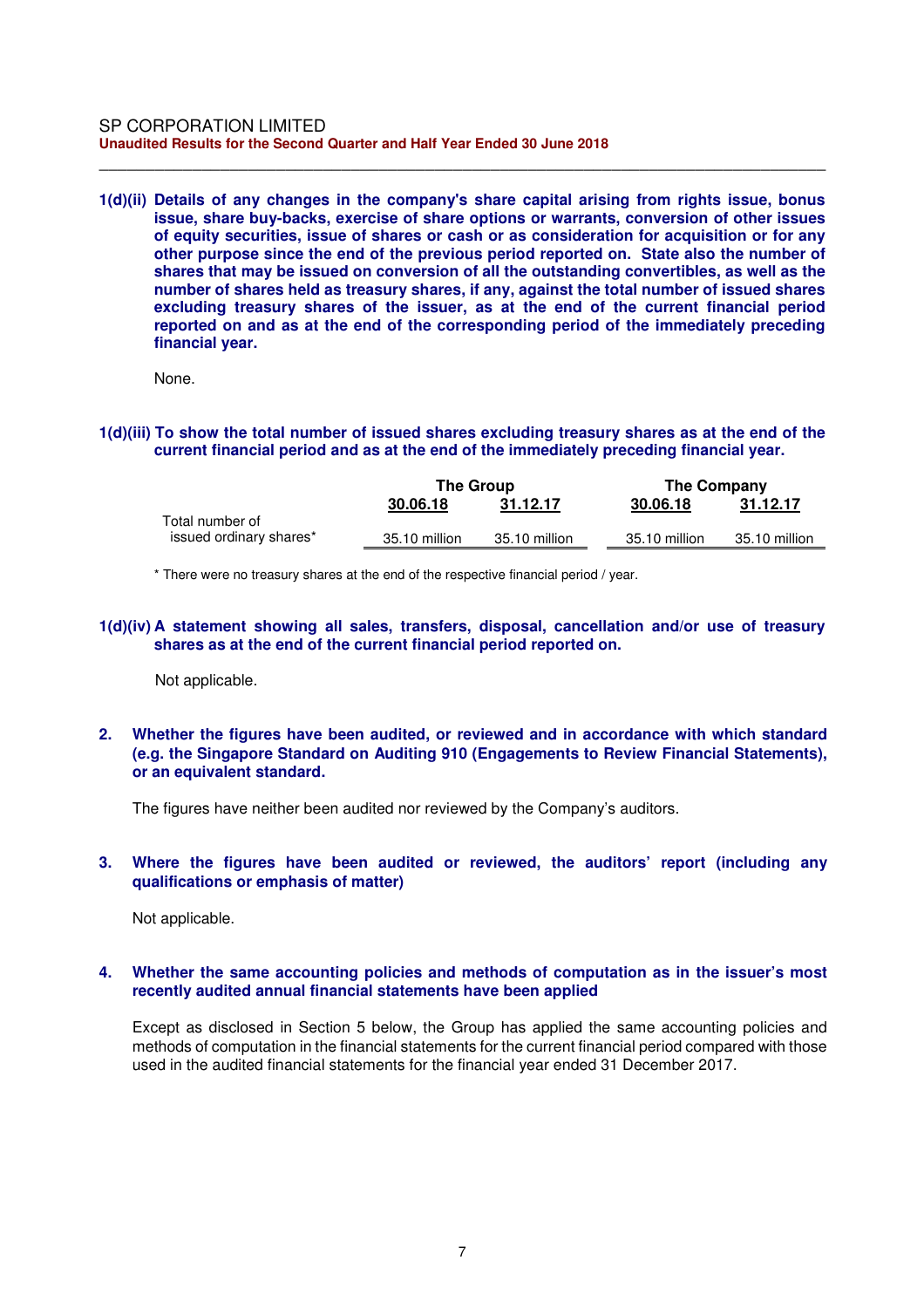#### **5. If there are any changes in the accounting policies and methods of computation, including any required by an accounting standard, what has changed, as well as the reasons for, and the effect of, the change**

\_\_\_\_\_\_\_\_\_\_\_\_\_\_\_\_\_\_\_\_\_\_\_\_\_\_\_\_\_\_\_\_\_\_\_\_\_\_\_\_\_\_\_\_\_\_\_\_\_\_\_\_\_\_\_\_\_\_\_\_\_\_\_\_\_\_\_\_\_\_\_\_\_\_\_\_\_\_

The Group has adopted the Singapore Financial Reporting Standards (International) ("SRFS(I)s") that is identical to the International Financial Reporting Standards with effect from 1 January 2018. The adoption of SFRS(I)s for the first time for the financial year ending 31 December 2018 does not result in any changes to the Group's and the Company's current accounting policies and no material adjustments are required on transition to this new framework.

Specifically, the Group has adopted SFRS(I) 9 *Financial Instruments* and SFRS(I) 15 *Revenue from Contracts with Customers* that are relevant to the Group's operations. The adoption of these new SFRS(I)s does not result in any changes to the Group's and the Company's accounting policies and has no material effect on the amounts reported for the current financial period or prior financial years.

## **6. Earnings per ordinary share of the group for the current financial period reported on and the corresponding period of the immediately preceding financial year, after deducting any provision for preference dividends**

|                                                                                                     | Group (Quarter) |          | Group (Year to Date) |          |  |
|-----------------------------------------------------------------------------------------------------|-----------------|----------|----------------------|----------|--|
|                                                                                                     | 30.06.18        | 30.06.17 | 30.06.18             | 30.06.17 |  |
| Earnings (Loss) per ordinary share based<br>i)<br>on weighted average number of shares<br>(in cent) |                 |          |                      |          |  |
| From continuing operations                                                                          | 1.40            | 1.10     | 1.66                 | 1.59     |  |
| From continuing and discontinued operations                                                         | 1.40            | (0.21)   | 1.66                 | (1.12)   |  |
| ii)<br>Earnings (Loss) per ordinary share based<br>on fully diluted basis (in cent)                 |                 |          |                      |          |  |
| From continuing operations                                                                          | 1.40            | 1.10     | 1.66                 | 1.59     |  |
| From continuing and discontinued operations                                                         | 1.40            | (0.21)   | 1.66                 | (1.12)   |  |
| Weighted average number of ordinary shares<br>(in million)                                          | 35.10           | 35.10    | 35.10                | 35.10    |  |

**7. Net asset value (for the issuer and group) per ordinary share based on the total number of issued shares excluding treasury shares of the issuer at the end of the (a) current period reported on and (b) immediately preceding financial year** 

|                                                |          | Group    | Company  |          |  |
|------------------------------------------------|----------|----------|----------|----------|--|
|                                                | 30.06.18 | 31.12.17 | 30.06.18 | 31.12.17 |  |
| Net asset value per ordinary share (in dollar) | 1.48     | 1.45     | 1.09     | 1.08     |  |
| Total number of issued shares* at the end of   |          |          |          |          |  |
| the financial period / year (in million)       | 35.10    | 35.10    | 35.10    | 35.10    |  |

\* There were no treasury shares at the end of the respective financial period / year.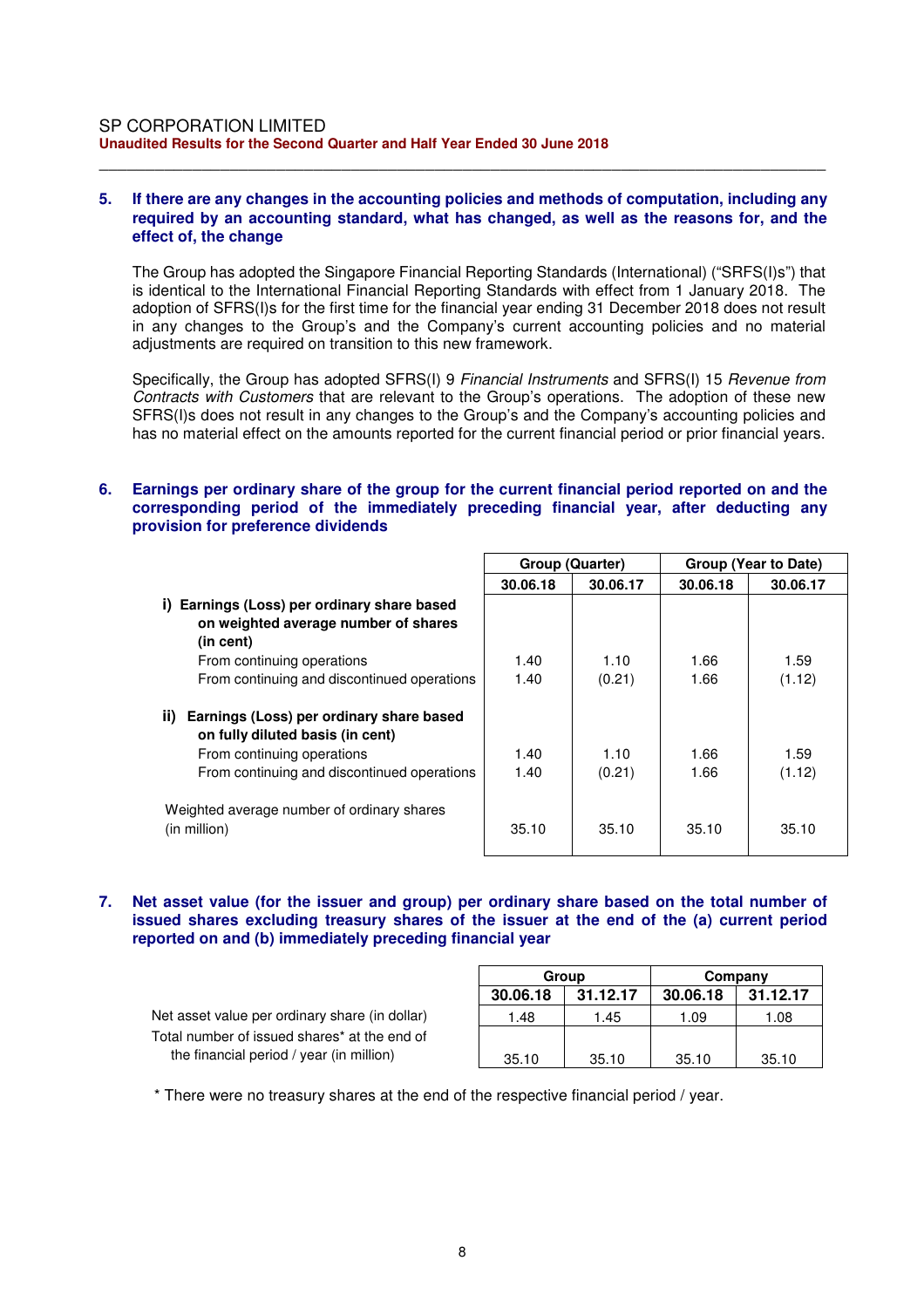#### **8. A review of the performance of the group, to the extent necessary for a reasonable understanding of the group's business. The review must discuss any significant factors that affected the turnover, costs, and earnings of the group for the current financial period reported on, including (where applicable) seasonal or cyclical factors. It must also discuss any material factors that affected the cash flow, working capital, assets or liabilities of the group during the current financial period reported on**

\_\_\_\_\_\_\_\_\_\_\_\_\_\_\_\_\_\_\_\_\_\_\_\_\_\_\_\_\_\_\_\_\_\_\_\_\_\_\_\_\_\_\_\_\_\_\_\_\_\_\_\_\_\_\_\_\_\_\_\_\_\_\_\_\_\_\_\_\_\_\_\_\_\_\_\_\_\_

The Group's revenue from continuing operations (i.e. commodities trading) increased to \$36.0 million in 2Q2018 compared to \$32.3 million in 2Q2017. The higher revenue was mainly attributable to an increase in coal trading at higher average selling price and gross margins, partially offset by lower revenue from the sale of natural rubber and aluminium. Consequently, commodities trading reported a higher profit after tax of \$0.4 million in 2Q2018 as compared to \$0.3 million in 2Q2017.

#### **9. Where a forecast, or a prospect statement, has been previously disclosed to shareholders, any variance between it and the actual results**

Not applicable.

#### **10. A commentary at the date of the announcement of the significant trends and competitive conditions of the industry in which the group operates and any known factors or events that may affect the group in the next reporting period and the next 12 months**

The Group remains focused on streamlining its business structure while optimising its commodities trading business with continuing cost management. At the same time, the Group is on the lookout for new business opportunities.

#### **11. Dividend**

#### **(a) Current Financial Period Reported On**

Any dividend declared for the current financial period reported on?

None.

### **(b) Corresponding Period of the Immediately Preceding Financial Year**

Any dividend declared for the corresponding period of the immediately preceding financial year?

None.

**(c) Date payable** 

Not applicable.

#### **(d) Books closure date**

Not applicable.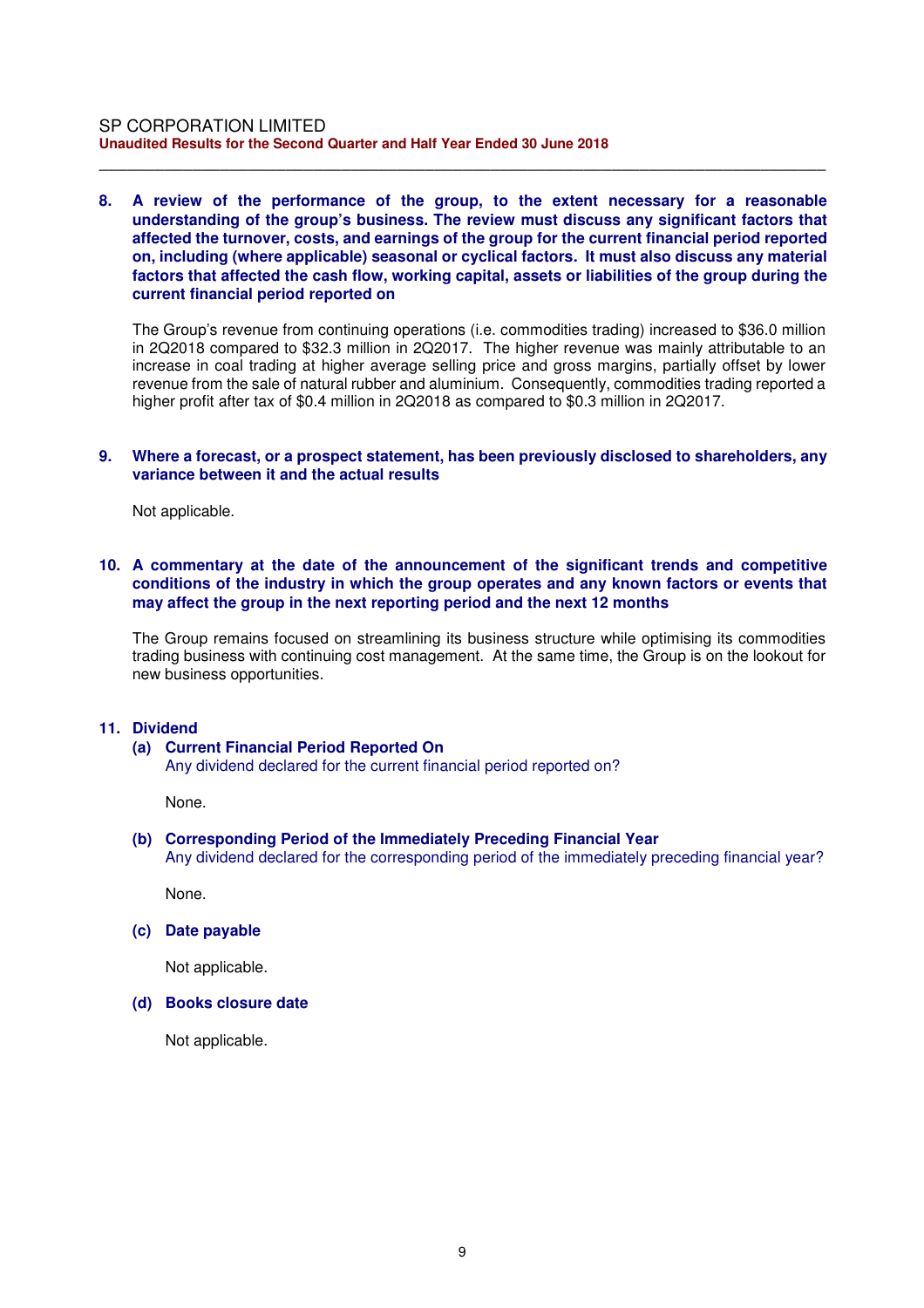### **12. If no dividend has been declared/recommended, a statement to that effect**

No dividend has been declared or recommended for the half year ended 30 June 2018.

\_\_\_\_\_\_\_\_\_\_\_\_\_\_\_\_\_\_\_\_\_\_\_\_\_\_\_\_\_\_\_\_\_\_\_\_\_\_\_\_\_\_\_\_\_\_\_\_\_\_\_\_\_\_\_\_\_\_\_\_\_\_\_\_\_\_\_\_\_\_\_\_\_\_\_\_\_\_

#### **13. Interested Person Transactions**

The aggregate value of interested person transactions entered into during the following financial periods is as follows:

|                                                                                                                | Group                                                                                                                                                                                         |          |                                                                                                                                                                           |          | Group                                                                                                                                                                                         |          |                                                                                                                                                                           |          |
|----------------------------------------------------------------------------------------------------------------|-----------------------------------------------------------------------------------------------------------------------------------------------------------------------------------------------|----------|---------------------------------------------------------------------------------------------------------------------------------------------------------------------------|----------|-----------------------------------------------------------------------------------------------------------------------------------------------------------------------------------------------|----------|---------------------------------------------------------------------------------------------------------------------------------------------------------------------------|----------|
|                                                                                                                | Aggregate value of all interested<br>person transactions (excluding<br>transactions less than \$100,000<br>and transactions conducted under<br>shareholders' mandate pursuant<br>to Rule 920) |          | Aggregate value of all interested<br>person transactions conducted<br>under shareholders' mandate<br>pursuant to Rule 920 (excluding<br>transactions less than \$100,000) |          | Aggregate value of all interested<br>person transactions (excluding<br>transactions less than \$100,000<br>and transactions conducted under<br>shareholders' mandate pursuant<br>to Rule 920) |          | Aggregate value of all interested<br>person transactions conducted<br>under shareholders' mandate<br>pursuant to Rule 920 (excluding<br>transactions less than \$100,000) |          |
|                                                                                                                | <b>Second Quarter</b>                                                                                                                                                                         |          | <b>Second Quarter</b>                                                                                                                                                     |          | <b>First Half</b>                                                                                                                                                                             |          | <b>First Half</b>                                                                                                                                                         |          |
| Name of interested person                                                                                      | 30.06.18                                                                                                                                                                                      | 30.06.17 | 30.06.18                                                                                                                                                                  | 30.06.17 | 30.06.18                                                                                                                                                                                      | 30.06.17 | 30.06.18                                                                                                                                                                  | 30.06.17 |
| <b>Sales</b>                                                                                                   | \$'000                                                                                                                                                                                        | \$'000   | \$'000                                                                                                                                                                    | \$'000   | \$'000                                                                                                                                                                                        | \$'000   | \$'000                                                                                                                                                                    | \$'000   |
| William Nursalim alias William Liem & associates                                                               |                                                                                                                                                                                               |          | 5,566                                                                                                                                                                     | 2,712    |                                                                                                                                                                                               |          | 8.424                                                                                                                                                                     | 6,225    |
| <b>Purchases</b>                                                                                               |                                                                                                                                                                                               |          |                                                                                                                                                                           |          |                                                                                                                                                                                               |          |                                                                                                                                                                           |          |
| William Nursalim alias William Liem & associates                                                               |                                                                                                                                                                                               |          | 27,132                                                                                                                                                                    | 17,286   |                                                                                                                                                                                               |          | 46.724                                                                                                                                                                    | 24,532   |
| Interest income from placement of refundable trade deposit<br>William Nursalim alias William Liem & associates |                                                                                                                                                                                               |          | 125                                                                                                                                                                       | 119      |                                                                                                                                                                                               |          | 244                                                                                                                                                                       | 237      |
|                                                                                                                |                                                                                                                                                                                               |          |                                                                                                                                                                           |          |                                                                                                                                                                                               |          |                                                                                                                                                                           |          |
| Interest income from overdue trade receivables                                                                 |                                                                                                                                                                                               |          |                                                                                                                                                                           |          |                                                                                                                                                                                               |          |                                                                                                                                                                           |          |
| William Nursalim alias William Liem & associates<br>Nuri Holdings (S) Pte Ltd & associates                     |                                                                                                                                                                                               |          |                                                                                                                                                                           | 196      |                                                                                                                                                                                               |          |                                                                                                                                                                           | 196      |
|                                                                                                                |                                                                                                                                                                                               |          |                                                                                                                                                                           |          |                                                                                                                                                                                               |          |                                                                                                                                                                           |          |
| Total interested person transactions                                                                           |                                                                                                                                                                                               |          | 32,823                                                                                                                                                                    | 20,313   |                                                                                                                                                                                               |          | 55,392                                                                                                                                                                    | 31,190   |

### **14. Undertakings from directors and executive officers**

Pursuant to Listing Rule 720(1) of the SGX-ST Listing Manual, the Company has received the signed undertakings from all its directors and executive officers based on the revised form of Appendix 7.7.